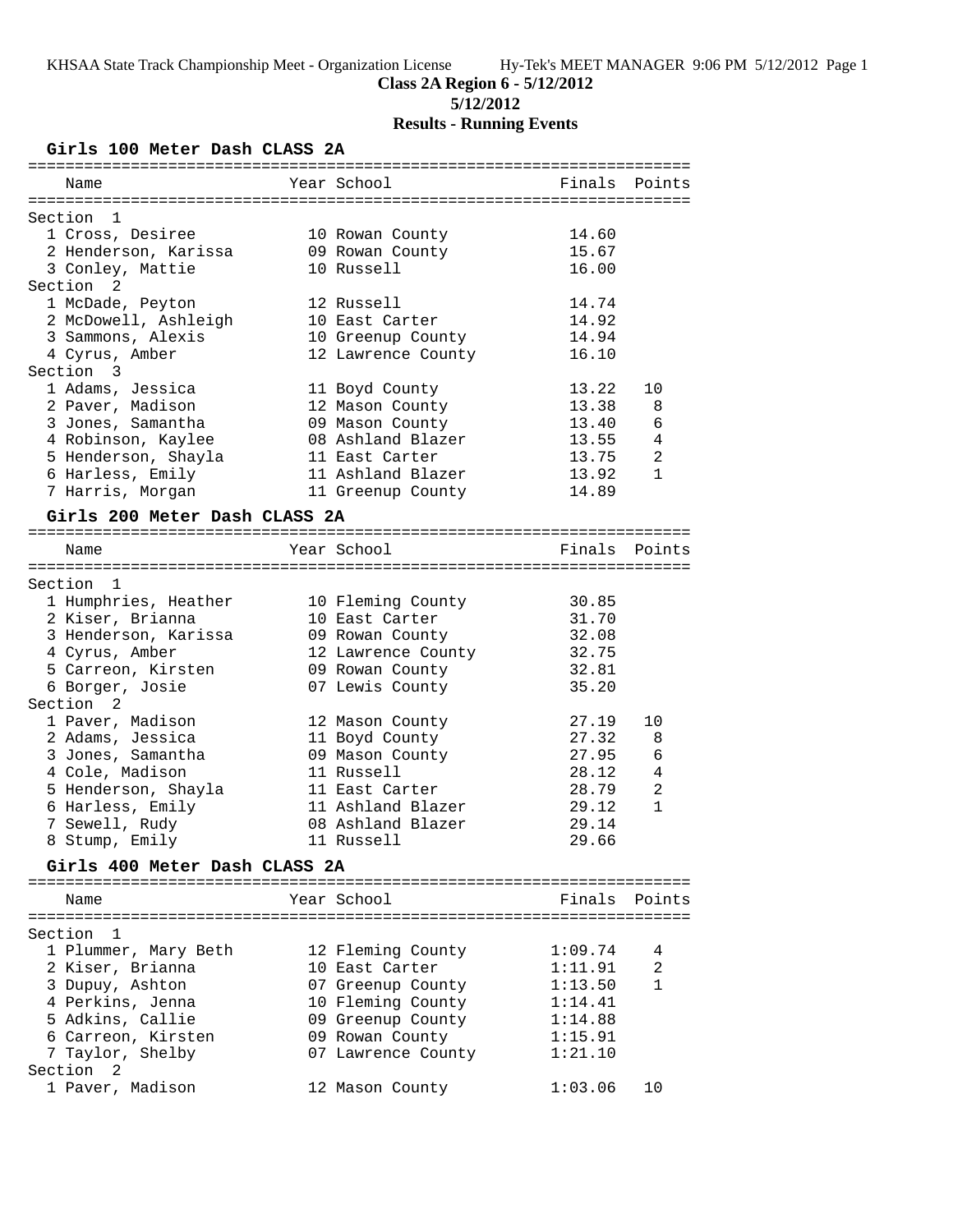**Class 2A Region 6 - 5/12/2012**

**5/12/2012**

# **Results - Running Events**

## **....Girls 400 Meter Dash CLASS 2A**

| 2 Jones, Samantha   | 09 Mason County   | 1:03.56 |  |
|---------------------|-------------------|---------|--|
| 3 Fleihman, Allison | 09 Boyd County    | 1:09.73 |  |
| 4 Robinson, Kaylee  | 08 Ashland Blazer | 1:17.20 |  |

#### **Girls 800 Meter Run CLASS 2A**

=======================================================================

| Name                          | Year School                       | Finals     | Points         |
|-------------------------------|-----------------------------------|------------|----------------|
| -- Dupuy, Ashton              | 07 Greenup County                 | SCR        |                |
| -- Workman, Mollie            | 09 Lawrence County                | <b>SCR</b> |                |
| -- Coldiron, Kara             | 09 Greenup County                 | SCR        |                |
| -- Goodpaster, Skyler         | 08 Morgan County                  | <b>SCR</b> |                |
| -- Akers, Allie               | 08 Morgan County                  | <b>SCR</b> |                |
| -- Jenkins, Jane              | 12 Ashland Blazer                 | <b>SCR</b> |                |
| -- Black, Olivia              | 09 Ashland Blazer                 | SCR        |                |
| Section 1                     |                                   |            |                |
| 1 Dyer, Macy                  | 10 East Carter                    | 2:30.52    | 10             |
| 2 Kautzman, Alliya            | 10 Boyd County                    | 2:30.62    | 8              |
| 3 Reid, Christen              | 08 Fleming County                 | 2:32.05    | 6              |
| 4 Dillon, Kelsey              | 12 Fleming County                 | 2:33.20    | 4              |
| 5 Anderson, Sierra            | 09 Mason County                   | 2:35.36    | $\overline{a}$ |
| 6 Rice, Valerie               | 12 Mason County                   | 2:39.40    | $\mathbf{1}$   |
| 7 Duncan, Julia               | 11 West Carter                    | 2:43.84    |                |
| 8 Bays, Shaianna              | 09 East Carter                    | 2:47.10    |                |
| 9 Ibekwe, Rosemary            | 09 Rowan County                   | 2:48.75    |                |
| 10 Bradley, Sam               | 09 Rowan County                   | 2:49.42    |                |
| 11 Johnson, Kaylee            | 09 West Carter                    | 2:58.66    |                |
| 12 Taylor, Shelby             | 07 Lawrence County                | 3:16.20    |                |
| 13 Yates, Torri               | 08 Lewis County<br>09 Boyd County | 3:29.88    |                |
| 14 Kaitis, Dana               |                                   | 4:06.41    |                |
| Girls 1600 Meter Run CLASS 2A |                                   |            |                |
| Name                          | Year School                       | Finals     | Points         |
|                               |                                   |            |                |
| -- Coldiron, Katie            | 12 Greenup County                 | SCR        |                |
| -- Jenkins, Jane              | 12 Ashland Blazer                 | SCR        |                |
| -- Workman, Mollie            | 09 Lawrence County                | SCR        |                |
| -- Goodpaster, Skyler         | 08 Morgan County                  | <b>SCR</b> |                |
| -- Whelan, Josie              | 12 Ashland Blazer                 | <b>SCR</b> |                |
| Section <sub>1</sub>          |                                   |            |                |
| 1 Woods, Julia                | 11 Mason County                   | 5:41.21    | 10             |
| 2 Sizemore, Rheagan           | 07 Mason County                   | 5:44.89    | 8              |
| 3 Perkins, Julie              | 08 Fleming County                 | 5:45.16    | 6              |
| 4 Coldiron, Kara              | 09 Greenup County                 | 5:47.90    | 4              |
| 5 Steele, Darian              | 09 Boyd County                    | 6:04.55    | 2              |
| 6 Dillon, Kelsey              | 12 Fleming County                 | 6:06.90    | $\mathbf{1}$   |
| 7 Morse, Delancey             | 11 East Carter                    | 6:10.23    |                |
| 8 Duncan, Julia               | 11 West Carter                    | 6:13.58    |                |
| 9 Cantrell, Peyton            | 08 Russell                        | 6:30.46    |                |
| 10 Taylor, Shelby             | 07 Lawrence County                | 7:08.44    |                |
| 11 Roark, Kayla               | 09 Russell                        | 7:40.20    |                |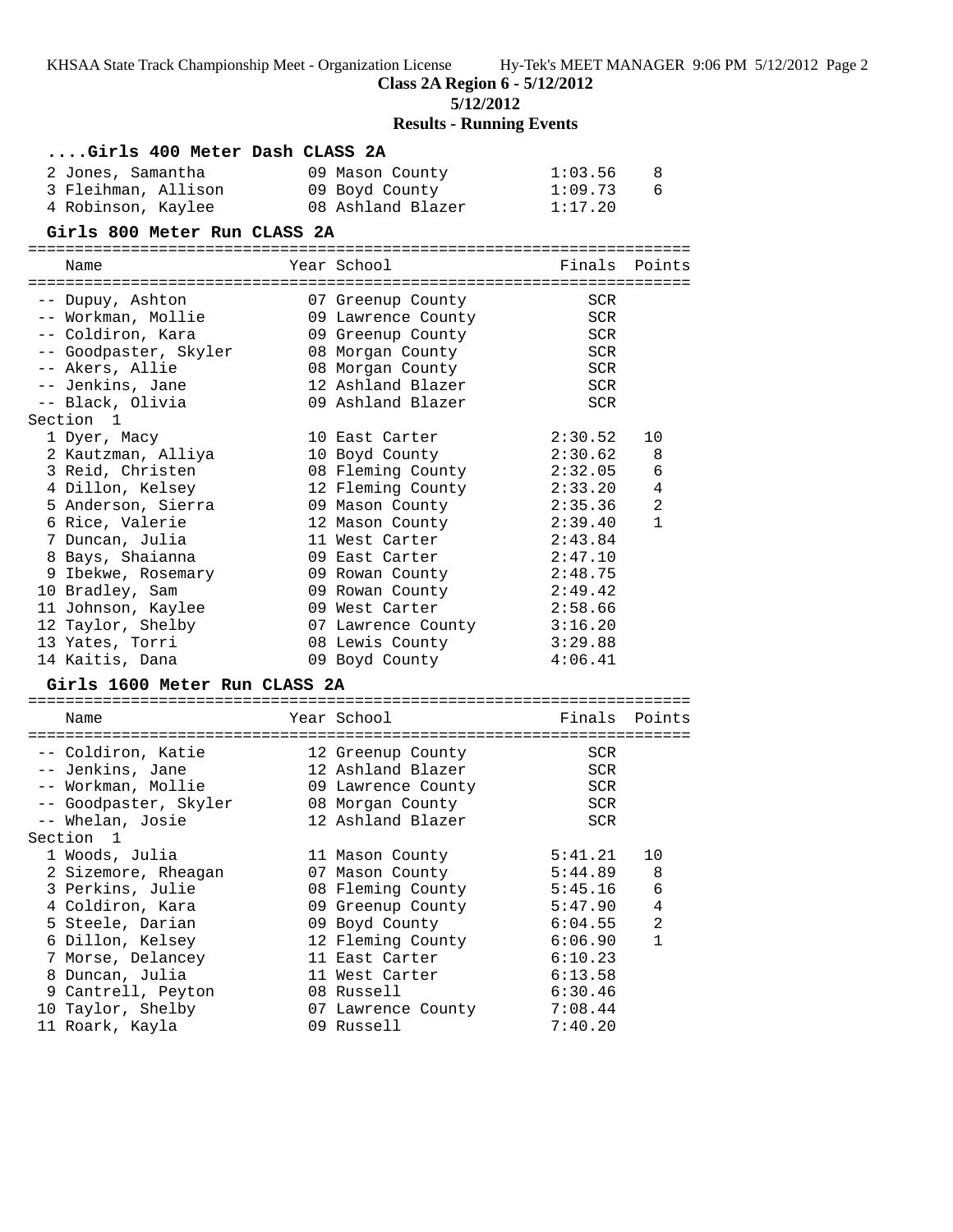**5/12/2012**

# **Results - Running Events**

## **Girls 3200 Meter Run CLASS 2A**

| -----------           |                                  |                   | ===================================== |              |
|-----------------------|----------------------------------|-------------------|---------------------------------------|--------------|
| Name                  |                                  | Year School       | Finals                                | Points       |
|                       |                                  |                   |                                       |              |
| -- Sizemore, Rheagan  |                                  | 07 Mason County   | SCR                                   |              |
| -- Coldiron, Katie    |                                  | 12 Greenup County | <b>SCR</b>                            |              |
| -- Cantrell, Peyton   |                                  | 08 Russell        | <b>SCR</b>                            |              |
| -- Morse, Delancey    |                                  | 11 East Carter    | <b>SCR</b>                            |              |
| -- Isaacs, Josette    |                                  | 07 East Carter    | <b>SCR</b>                            |              |
| -- Steele, Darian     |                                  | 09 Boyd County    | <b>SCR</b>                            |              |
| Section<br>1          |                                  |                   |                                       |              |
| 1 Fearin, Abby        |                                  | 08 Fleming County | 12:18.22                              | 10           |
| 2 Coldiron, Kara      |                                  | 09 Greenup County | 12:26.75                              | 8            |
| 3 Woods, Cara         |                                  | 09 Mason County   | 13:15.01                              | 6            |
| 4 Leet, Olivia        |                                  | 07 Fleming County | 13:36.76                              | 4            |
| 5 Roark, Kayla        |                                  | 09 Russell        | 17:31.44                              | 2            |
|                       | Girls 100 Meter Hurdles CLASS 2A |                   |                                       |              |
| Name                  |                                  | Year School       | Finals                                | Points       |
|                       |                                  |                   |                                       |              |
| 1 Sloan, Jennifer     |                                  | 10 Russell        | 17.68                                 | 6            |
| 2 Cross, Desiree      |                                  | 10 Rowan County   | 19.12                                 |              |
| 3 Hales, Brittany     |                                  | 10 Greenup County | 19.64                                 |              |
| 4 Purvis, Mackenzie   |                                  | 08 Fleming County | 19.80                                 |              |
| 5 Sallie, Emily       |                                  | 10 Boyd County    | 20.01                                 |              |
| 6 Black, Olivia       |                                  | 09 Ashland Blazer | 20.10                                 |              |
| 7 Cyrus, Morgan       |                                  | 11 Rowan County   | 20.13                                 |              |
| Section 2             |                                  |                   |                                       |              |
| 1 Dyer, Macy          |                                  | 10 East Carter    | 17.20                                 | 10           |
| 2 Hardin, Brittany    |                                  | 10 Mason County   | 17.33                                 | 8            |
| 3 Dutton, Corey       |                                  | 09 Boyd County    | 18.53                                 | 4            |
| 4 Reese, Hannah       |                                  | 07 Ashland Blazer | 18.66                                 | 2            |
|                       | 5 Humphries, Heather             | 10 Fleming County | 18.70                                 | $\mathbf{1}$ |
| 6 Machamer, Tara      |                                  | 09 Mason County   | 18.83                                 |              |
| 7 Legg, Catherine     |                                  | 11 East Carter    | 19.03                                 |              |
|                       | Girls 300 Meter Hurdles CLASS 2A |                   |                                       |              |
|                       |                                  |                   |                                       |              |
| Name                  |                                  | Year School       | Finals                                | Points       |
|                       |                                  |                   |                                       |              |
| Section<br>1          |                                  |                   | 54.85                                 |              |
| 1 Sallie, Emily       |                                  | 10 Boyd County    |                                       | $\mathbf 1$  |
| 2 Cyrus, Morgan       |                                  | 11 Rowan County   | 56.80                                 |              |
| 3 Hardin, Brittany    |                                  | 10 Mason County   | 57.46                                 |              |
| 4 Dutton, Corey       |                                  | 09 Boyd County    | 58.01                                 |              |
| 5 Srinivasin, Amarita |                                  | 12 Mason County   | 1:00.30                               |              |
| Section 2             |                                  |                   |                                       |              |
| 1 Dyer, Macy          |                                  | 10 East Carter    | 49.84                                 | 10           |
| 2 Fearin, Abby        |                                  | 08 Fleming County | 51.30                                 | 8            |
| 3 Sloan, Jennifer     |                                  | 10 Russell        | 51.55                                 | 6            |
| 4 Reese, Hannah       |                                  | 07 Ashland Blazer | 53.02                                 | 4            |
| 5 Morse, Delancey     |                                  | 11 East Carter    | 53.95                                 | 2            |
| 6 Black, Olivia       |                                  | 09 Ashland Blazer | 55.90                                 |              |
| 7 Barton, Hannah      |                                  | 09 Lewis County   | 57.07                                 |              |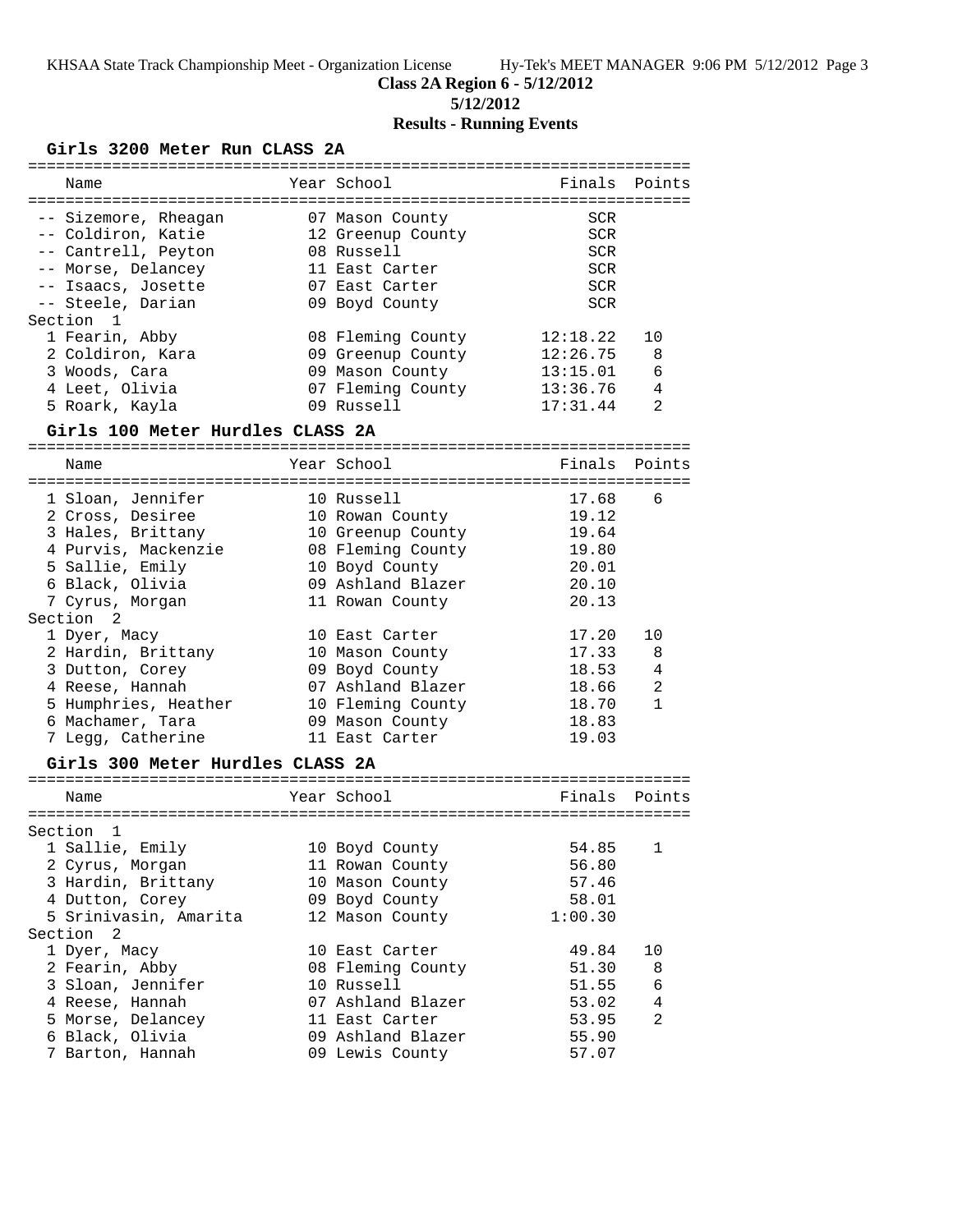**Class 2A Region 6 - 5/12/2012**

#### **5/12/2012**

**Results - Running Events**

#### **Girls 4x100 Meter Relay CLASS 2A**

======================================================================= School **Finals** Points ======================================================================= -- Boyd County SCR (1999) -- Southwest SCR (1999) -- SCR (1999) -- SCR (1999) -- SCR 1) Dutton, Corey 09 2) Kautzman, Alliya 10 3) Kenser, Morgan 11 (4) Sallie, Emily 10 5) Spears, Allison 09 6) Walker, Rachel 10 7) Adams, Jessica 11 (8) -- Morgan County SCR 1) Chaney, Autumn 07 2) Pelfrey, Ali 10 3) Hill, Taylor 09 4) Stacy, Amanda 09 5) Howard, Allegra 10 6) Goodpaster, Dakota 09 Section 1<br>1 Rowan County 1 Rowan County 58.12 1 1) Cyrus, Morgan 11 2) Cross, Desiree 10 3) Henderson, Karissa 09 4) Ibekwe, Rosemary 09 5) Carreon, Kirsten 09 (6) Section 2 1 Mason County 53.45 10 1) Bennett, Andre'ana 12 2) Bierley, Alivia 10 3) Hardin, Brittany 10  $\hskip1cm$  4) Redmond, Sarah 09 5) Machamer, Tara 09 (6) Paver, Madison 12 7) Jones, Samantha 09 8) Harper, Madison 10 2 Russell 54.45 8 1) Stump, Emily 11 2) Cole, Madison 11 3) Hain, jenine 10 4) McDade, Peyton 12 5) Cantrell, Peyton 08 6) Conley, Mattie 10 7) Sloan, Jennifer 10 8) 3 Ashland Blazer 55.38 6 1) Reese, Hannah 07 2) Sewell, Rudy 08 3) Thacker, Jordan 10 4) Robinson, Kaylee 08 5) Black, Olivia 09 6) Harless, Emily 11 7) Jenkins, Jane 12 8) Farris, Mykal 12 4 Fleming County 55.68 4 1) Crawford, Dabney 11 2) Humphries, Heather 10 3) Lytle, Martina 09 4) Purvis, Mackenzie 08 5) Mineer, Michaela 10 (6) Perkins, Jenna 10 7) McBride, Kelsey 10 8) Plummer, Mary Beth 12 5 Greenup County 57.55 2 1) Hales, Brittany 10 2) Sammons, Alexis 10 3) Jorio, Cara 10 4) Harris, Morgan 11 5) Logan, Angel 08 6) Adkins, Callie 09 7) Dupuy, Ashton 07 8) Ellixson, Edna 07 6 East Carter 1:00.26 1) McDowell, Ashleigh 10 2) Baldwin, Hannah 10 3) Steele, Kerie 11 (4) Auttles, Megan 09 5) Randle, Erin 12 6) Bays, Shaianna 09 7) Bradford, Hannah 11 8) Pennington, Kelsey 10 **Girls 4x200 Meter Relay CLASS 2A** ======================================================================= School **Finals** Points ======================================================================= -- Boyd County SCR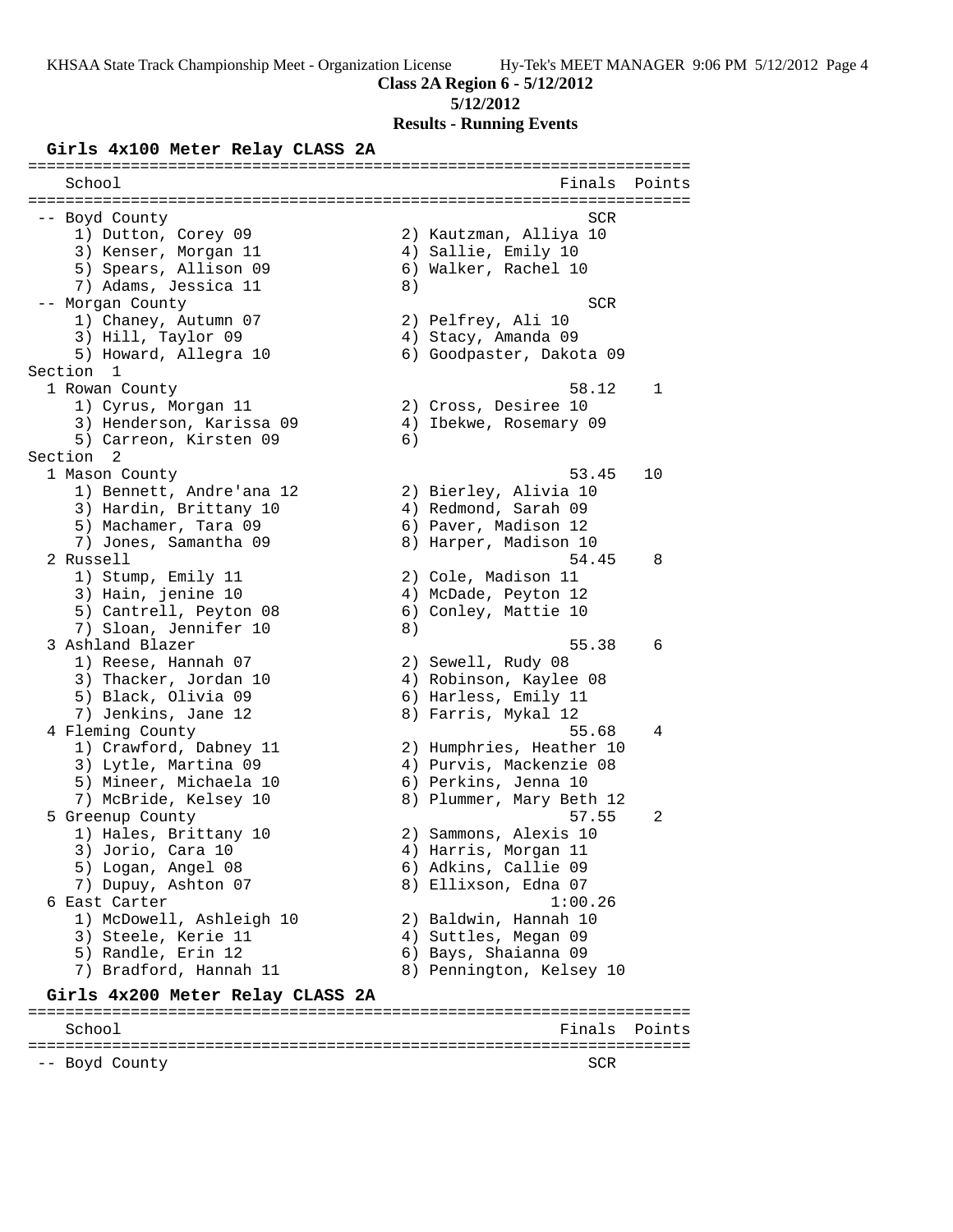**Class 2A Region 6 - 5/12/2012**

### **5/12/2012**

**Results - Running Events**

## **....Girls 4x200 Meter Relay CLASS 2A**

 1) Adams, Jessica 11 2) Dutton, Corey 09 3) Fleihman, Allison 09 4) Kautzman, Alliya 10 5) Sallie, Emily 10 6) Spears, Allison 09 7) Walker, Rachel 10 8) Logsdon, Sierra 09 Section 1 1 Rowan County 2:02.06 4 1) Ibekwe, Rosemary 09  $\hskip1cm 2)$  Cross, Desiree 10 3) Bradley, Sam 09 4) Henderson, Karissa 09 5) Carreon, Kirsten 09 (6) 2 East Carter 2:15.10 1 1) Baldwin, Hannah 10 2) Bradford, Hannah 11 3) Pennington, Kelsey 10  $\hskip1cm$  4) Suttles, Megan 09 5) Kiser, Brianna 10 6) Bays, Shaianna 09 7) Stamper, Emerly 09 8) Tanner, Brooklyn 09 Section 2 1 Mason County 1:52.92 10 1) Bennett, Andre'ana 12 2) Bierley, Alivia 10 3) Jones, Samantha 09  $\hskip1cm 4$ ) Redmond, Sarah 09 5) Srinivasin, Amarita 12 6) Paver, Madison 12 7) Rice, Valerie 12 8) Anderson, Sierra 09 2 Russell 1:53.32 8 1) Cole, Madison 11 2) Stump, Emily 11 3) Hain, jenine 10 4) Sloan, Jennifer 10 5) Conley, Mattie 10 (6) McDade, Peyton 12 7) Cantrell, Peyton 08 8) 3 Morgan County 1:59.76 6 1) Frederick, Jaycea 08 2) Cole, Amber 08 3) Akers, Allie 08 (4) Evans, Amy 12 5) Stamper, Brooke 10 (6) Hill, Taylor 09 7) Rowe, Kaylee 09 8) 4 Fleming County 2:03.43 2 1) Perkins, Jenna 10 2) Humphries, Heather 10 3) Purvis, Mackenzie 08 4) Plummer, Mary Beth 12 5) Mineer, Michaela 10  $\hphantom{\text{45}}$  6) Dillon, Kelsey 12 7) Lytle, Martina 09 8) McBride, Kelsey 10 -- Greenup County DNF 1) Hales, Brittany 10 2) Sammons, Alexis 10 3) Jorio, Cara 10 (4) Harris, Morgan 11 5) Logan, Angel 08 6) Adkins, Callie 09 7) Ellixson, Edna 07 8) Dupuy, Ashton 07 -- Ashland Blazer DQ out of exchange zone 1) Reese, Hannah 07 2) Sewell, Rudy 08 3) Thacker, Jordan 10 4) Robinson, Kaylee 08 5) Black, Olivia 09 6) Harless, Emily 11 7) Jenkins, Jane 12 8) Farris, Mykal 12 **Girls 4x400 Meter Relay CLASS 2A** ======================================================================= School **Finals Points** ======================================================================= Section 1<br>1 Rowan County

 1 Rowan County 4:55.81 1) Cyrus, Morgan 11 2) Bradley, Sam 09 3) Carreon, Kirsten 09 4) Ibekwe, Rosemary 09 5) Henderson, Karissa 09 6)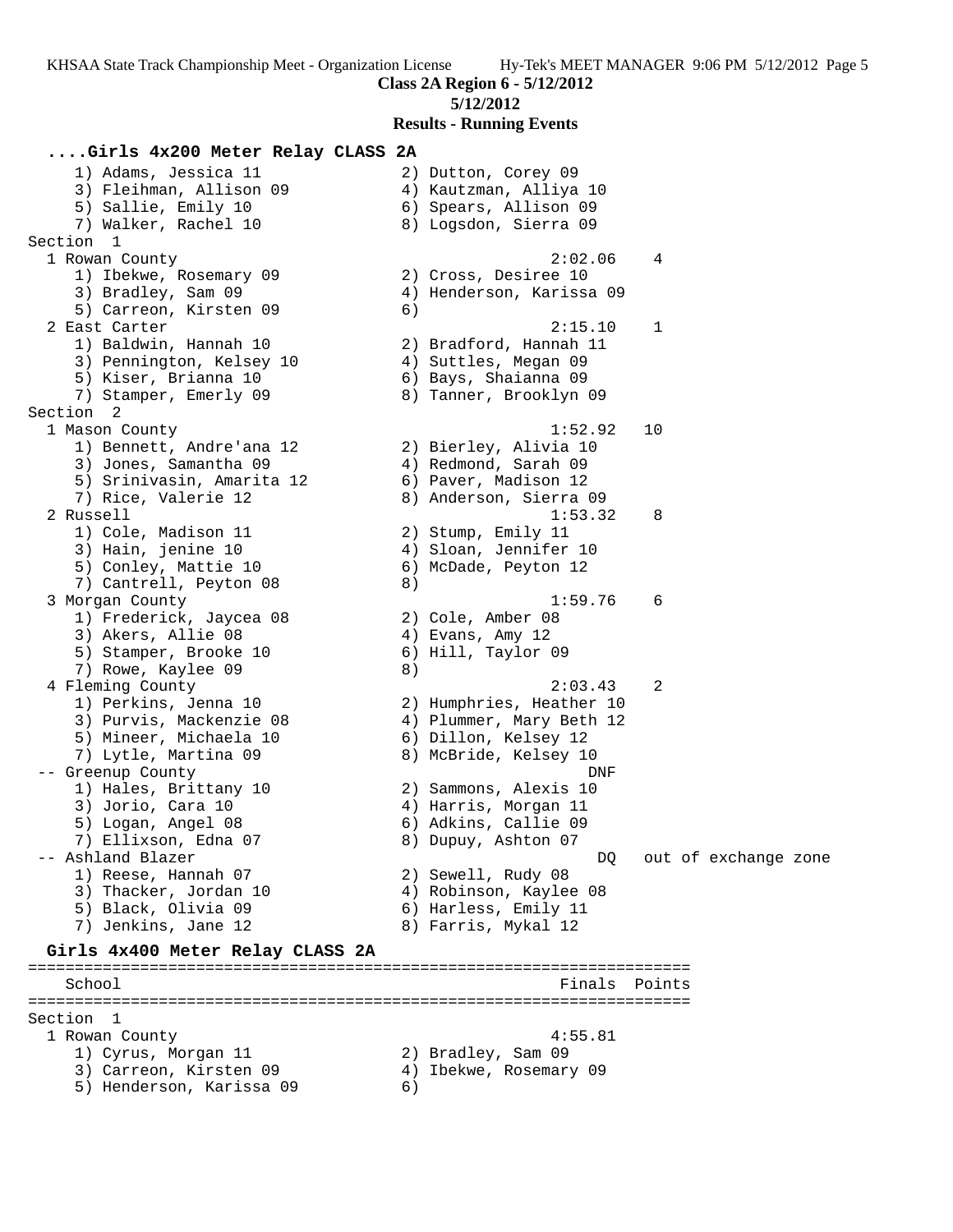**Class 2A Region 6 - 5/12/2012**

### **5/12/2012**

**Results - Running Events**

### **....Girls 4x400 Meter Relay CLASS 2A**

2 Greenup County 2 and 2 Greenup County 2 and 2 and 4:56.10 1) Dupuy, Ashton 07 2) Sammons, Alexis 10 3) Harris, Morgan 11 4) Hales, Brittany 10 5) Adkins, Callie 09 6) Coldiron, Kara 09 7) Jorio, Cara 10 8) Logan, Angel 08 Section 2<br>1 Mason County 1 Mason County 4:31.88 10 1) Rice, Valerie 12 2) Woods, Julia 11 3) Paver, Madison 12 (4) Redmond, Sarah 09 5) Bierley, Alivia 10 6) Srinivasin, Amarita 12 7) Jones, Samantha 09 8) Anderson, Sierra 09 2 East Carter 4:32.15 8 1) Dyer, Macy 10 2) Henderson, Shayla 11 3) Kiser, Brianna 10 4) Morse, Delancey 11 5) Suttles, Megan 09 6) Randle, Erin 12 7) Jordan, Kirstian 11 8) McDowell, Ashleigh 10 3 Morgan County 4:33.20 6 1) Frederick, Jaycea 08 2) Cole, Amber 08 3) Evans, Amy 12 (4) Akers, Allie 08 5) Pelfrey, Ali 10 (6) Stamper, Brooke 10 4 Fleming County 4:34.10 4 1) Reid, Christen 08 2) Purvis, Mackenzie 08 3) Perkins, Julie 08 (4) 9111on, Kelsey 12 5) Humphries, Heather 10 6) Plummer, Mary Beth 12 7) Perkins, Jenna 10  $\hphantom{\text{2.65}$  8) Fearin, Abby 08 5 Boyd County 4:43.56 2 1) Kautzman, Alliya 10 2) Fleihman, Allison 09 3) Adams, Jessica 11 (4) Sallie, Emily 10 5) Logsdon, Sierra 09 6) Spears, Allison 09 7) Steele, Darian 09 8) Dutton, Corey 09 6 Russell 4:49.75 1 1) Cole, Madison 11 2) Hain, jenine 10 3) Sloan, Jennifer 10 4) Cantrell, Peyton 08 5) Conley, Mattie 10 (6) McDade, Peyton 12 7) Stump, Emily 11 8) **Girls 4x800 Meter Relay CLASS 2A** ======================================================================= School **Finals** Points **Points** ======================================================================= Section 1 1 Fleming County 10:08.75 10 1) Dillon, Kelsey 12 2) Fearin, Abby 08 3) Perkins, Julie 08 (4) Reid, Christen 08 5) Leet, Olivia 07 (6) Moran, Shelby 08 2 Mason County 10:38.40 8 1) Sizemore, Rheagan 07 2) Woods, Cara 09 3) Kirkland, Raylee 11  $\hskip10mm$  4) Rice, Valerie 12 5) Anderson, Sierra 09 6) Srinivasin, Amarita 12 7) Bellingham, Sarah 11 8) Woods, Julia 11

- 3 East Carter 11:43.21 6
- 1) Bays, Shaianna 09 2) Suttles, Megan 09
- 3) Morse, Delancey 11 4) Jordan, Kirstian 11 5) Kiser, Brianna 10 6) McDowell, Ashleigh 10
	-
- 7) Henderson, Shayla 11 and 8) Dyer, Macy 10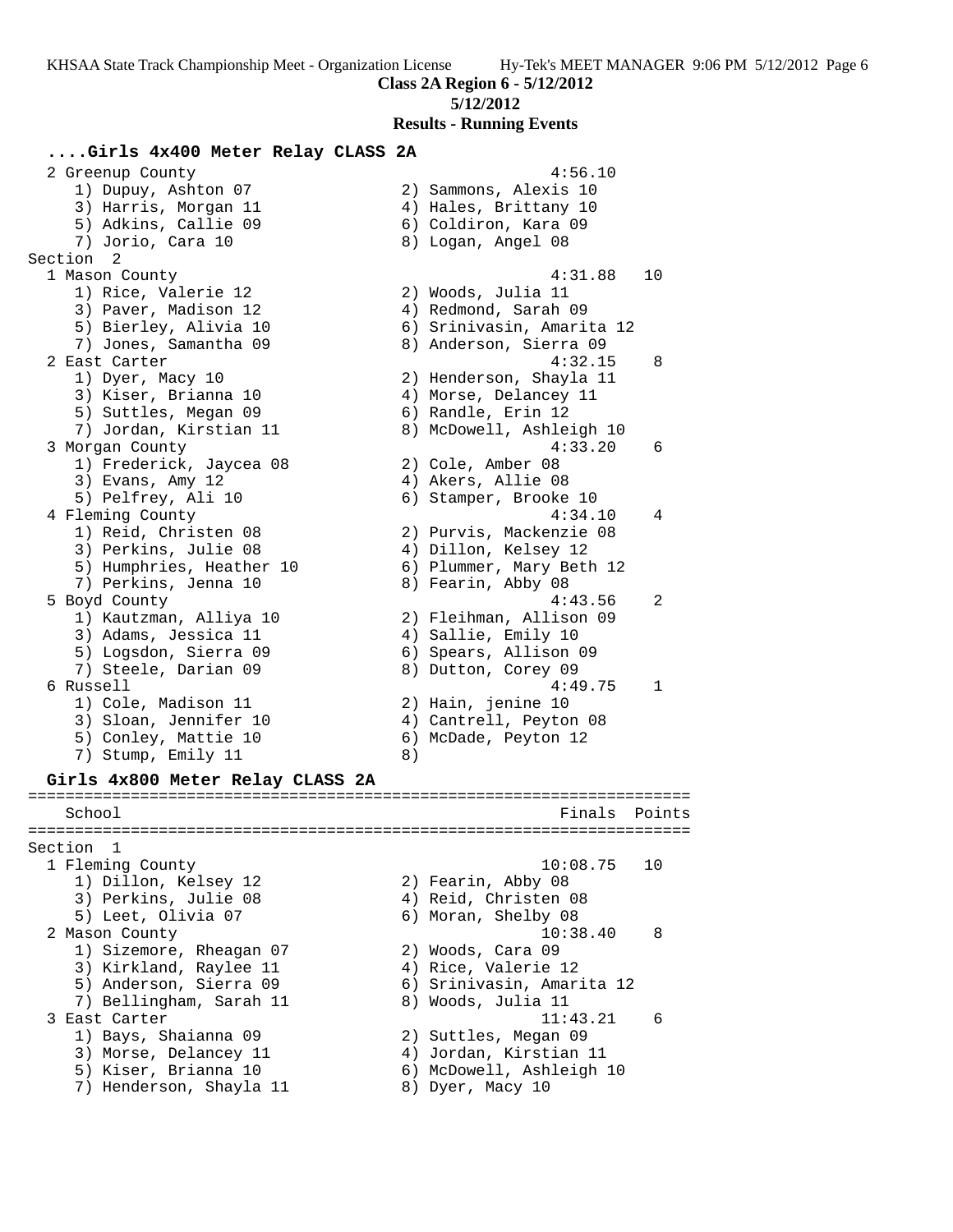**Class 2A Region 6 - 5/12/2012**

**5/12/2012**

# **Results - Running Events**

# **Boys 100 Meter Dash CLASS 2A**

| Name                         | Year School                            | Finals | Points         |
|------------------------------|----------------------------------------|--------|----------------|
|                              |                                        |        |                |
| 1 Hoback, Andrew             | 09 Russell                             | 13.35  |                |
| 2 Walker, Tyler              | 12 East Carter                         | 13.65  |                |
| 3 Pope, Timmy                | 10 Lawrence County                     | 14.22  |                |
| Section <sub>2</sub>         |                                        |        |                |
| 1 Parker, Chase              | 10 Lewis County                        | 12.45  |                |
| 2 Wheeler, Wyatt             | 10 Lawrence County                     | 12.76  |                |
| 3 Kelly, Adam                | 10 Morgan County                       | 12.78  |                |
| 4 Pollitt, Jordan            | 09 Fleming County                      | 12.79  |                |
| 5 Lawson, Matt               | 09 Greenup County                      | 12.80  |                |
| 6 George, Joey               | 09 Boyd County                         | 13.02  |                |
| Section 3                    |                                        |        |                |
| 1 Murphy, Travis             | 12 Greenup County                      | 11.48  | 10             |
|                              |                                        | 11.58  |                |
| 2 Baker, Chris               | 11 Rowan County                        |        | 8              |
| 3 Baker, Quinton             | 08 Ashland Blazer                      | 11.60  | 6              |
| 4 Tompkins, Jacob            | 10 Mason County                        | 11.68  | $\overline{4}$ |
| 5 Ashley, Logan              | 11 Rowan County                        | 11.78  | 2              |
| 6 Bishop, Robert             | 12 Ashland Blazer                      | 11.80  | $\mathbf{1}$   |
| 7 Tuel, Austin               | 11 Mason County                        | 11.85  |                |
| 8 Parker, Jarrett            | 12 Lewis County                        | 12.80  |                |
| Boys 200 Meter Dash CLASS 2A |                                        |        |                |
|                              |                                        |        |                |
| Name                         | Year School                            | Finals | Points         |
|                              |                                        |        |                |
| Section 1                    |                                        |        |                |
| 1 Russell, Stephen           | 11 Russell                             | 25.35  |                |
|                              |                                        | 31.40  |                |
| 2 Pope, Timmy                | 10 Lawrence County<br>10 Morgan County |        |                |
| 3 Williams, Jacob            |                                        | 33.54  |                |
| Section <sub>2</sub>         |                                        |        |                |
| 1 Ashley, Logan              | 11 Rowan County                        | 23.89  |                |
| 2 Parker, Chase              | 10 Lewis County                        | 25.20  |                |
| 3 Pollitt, Jordan            | 09 Fleming County                      | 26.40  |                |
| 4 Mollette, Justin           | 12 Lawrence County                     | 26.48  |                |
| Section 3                    |                                        |        |                |
| 1 Murphy, Travis             | 12 Greenup County                      | 22.70  | 10             |
| 2 Tompkins, Jacob            | 10 Mason County                        | 23.28  | 8              |
| 3 Baker, Chris               | 11 Rowan County                        | 23.30  | 6              |
| 4 Linthicum, Dustin          | 12 Greenup County                      | 23.32  | 4              |
| 5 Bishop, Robert             | 12 Ashland Blazer                      | 23.60  | $\overline{a}$ |
| 6 Odukoya, Toluwalope        | 12 Russell                             | 23.64  | 1              |
| 7 Tuel, Austin               | 11 Mason County                        | 23.75  |                |
| 8 Baker, Quinton             | 08 Ashland Blazer                      | 23.80  |                |
|                              |                                        |        |                |
| Boys 400 Meter Dash CLASS 2A |                                        |        |                |
|                              |                                        |        |                |
| Name                         | Year School                            | Finals | Points         |
|                              |                                        |        |                |
| -- Dean, Dallen              | 10 West Carter                         | SCR    |                |
| -- Hall, Tristen             | 09 West Carter                         | SCR    |                |
| -- Bishop, Nick              | 11 Ashland Blazer                      | SCR    |                |
| Section 2                    |                                        |        |                |
| 1 Pollitt, Jordan            | 09 Fleming County                      | 59.21  |                |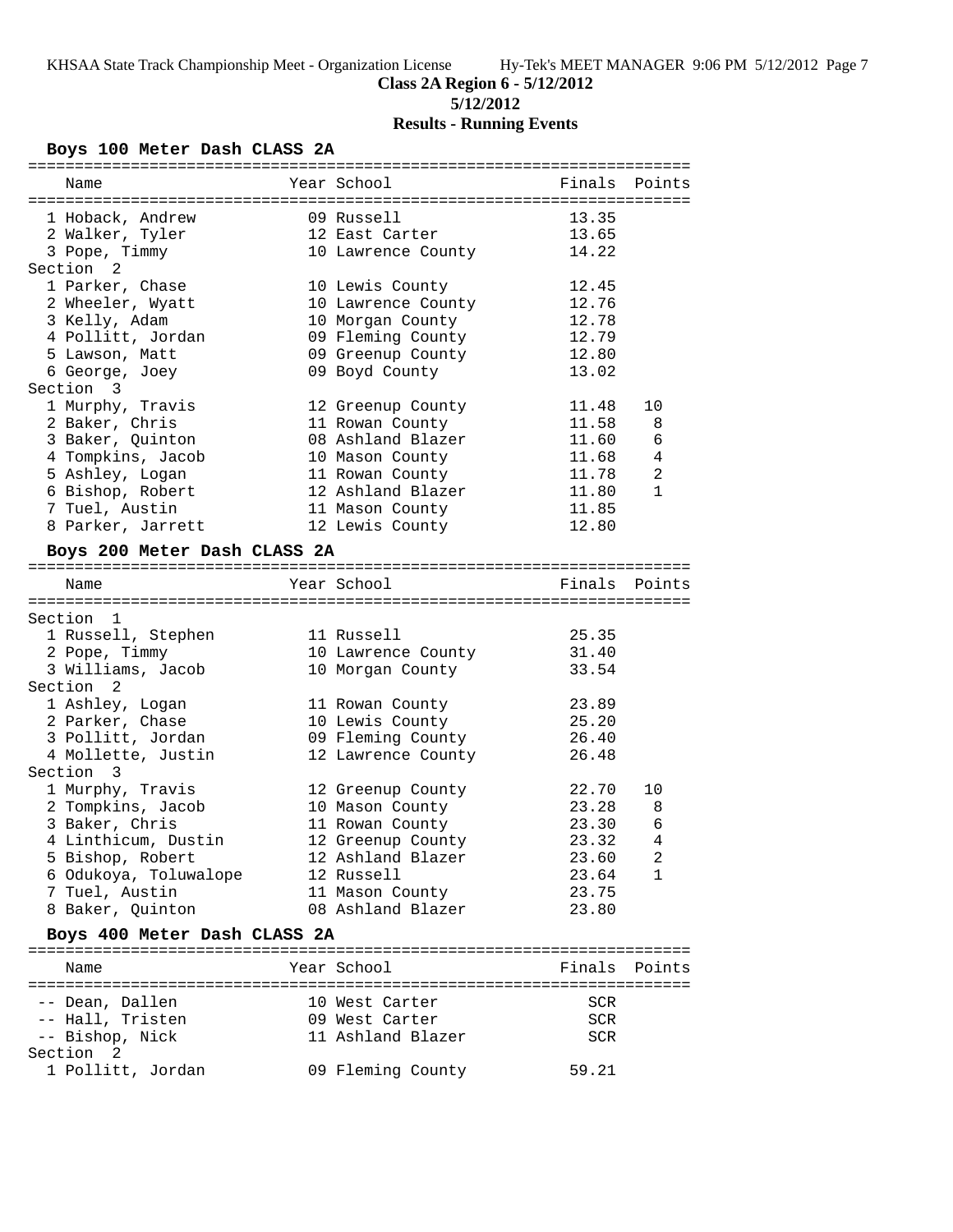**Class 2A Region 6 - 5/12/2012**

**5/12/2012**

### **Results - Running Events**

| Boys 400 Meter Dash CLASS 2A |                    |         |                |
|------------------------------|--------------------|---------|----------------|
| 2 Toberg, Taylor             | 12 East Carter     | 59.33   |                |
| 3 Cooper, Chirs              | 09 Russell         | 1:00.02 |                |
| 4 McDowell, JD               | 12 Boyd County     | 1:03.45 |                |
| 5 Pope, Timmy                | 10 Lawrence County | 1:13.08 |                |
| 6 Morse, Fenner              | 08 East Carter     | 1:14.66 |                |
| Section 3                    |                    |         |                |
| 1 Barton, Tanner             | 10 Lewis County    | 50.59   | 10             |
| 2 Johnson, Shawn             | 10 Mason County    | 53.03   | 8              |
| 3 Fearis, Carson             | 10 Mason County    | 53.43   | 6              |
| 4 Thornsberry, Kody          | 10 Morgan County   | 54.03   | $\overline{4}$ |
| 5 Bailey, Caleb              | 12 Lawrence County | 54.96   | 2              |
| 6 Adkins, T                  | 11 Rowan County    | 56.66   | $\mathbf{1}$   |
| 7 Willis, Tanner             | 12 Greenup County  | 57.90   |                |
| 8 Sowards, Nathan            | 12 Greenup County  | 58.33   |                |

# **Boys 800 Meter Run CLASS 2A**

======================================================================= Name The Year School The Finals Points ======================================================================= -- Conway, Nick 11 Fleming County SCR -- Barton, Tanner 10 Lewis County SCR -- Hall, Josh 12 Greenup County SCR -- Callihan, Timm 12 Ashland Blazer SCR -- Davis, Jason 10 Ashland Blazer SCR Section 1 1 Napier, Alex 11 East Carter 2:04.80 10 2 Napier, Ben 10 East Carter 2:05.01 8 3 Johnson, Daniel 11 Rowan County 2:09.43 6 4 Childers, Cory 11 Mason County 2:09.57 4 5 Gilliam, Josh 09 Rowan County 2:12.11 2 6 Sowards, Nathan 12 Greenup County 2:14.29 1 7 White, Zach 10 Boyd County 2:17.74 8 Coovert, Dalton 12 Russell 2:19.96 9 Toombs, Tyler 09 Mason County 2:24.50 10 Switzer, Tyler 10 Lewis County 2:27.58 11 Cotton, Tyler 11 Russell 2:28.63 12 Conley, Brandon 09 Morgan County 2:28.79 13 Reeder, Winston 09 Fleming County 2:31.10 14 Williams, Jacob 10 Morgan County 2:41.20 15 Loughery, Christopher 07 Lawrence County 2:51.64

### **Boys 1600 Meter Run CLASS 2A**

======================================================================= Name The School Team School (Finals Points ======================================================================= -- Riffe, Nick 09 Greenup County SCR -- McAdams, Savon 09 Fleming County SCR -- Collins, Hunter 08 Morgan County SCR -- Massie, Mason 08 Lewis County SCR -- Davis, Jason 10 Ashland Blazer SCR Section 1 1 Robinson, Nick 10 Mason County 4:45.62 10 2 Hyerley, Jake 10 Russell 4:51.29 8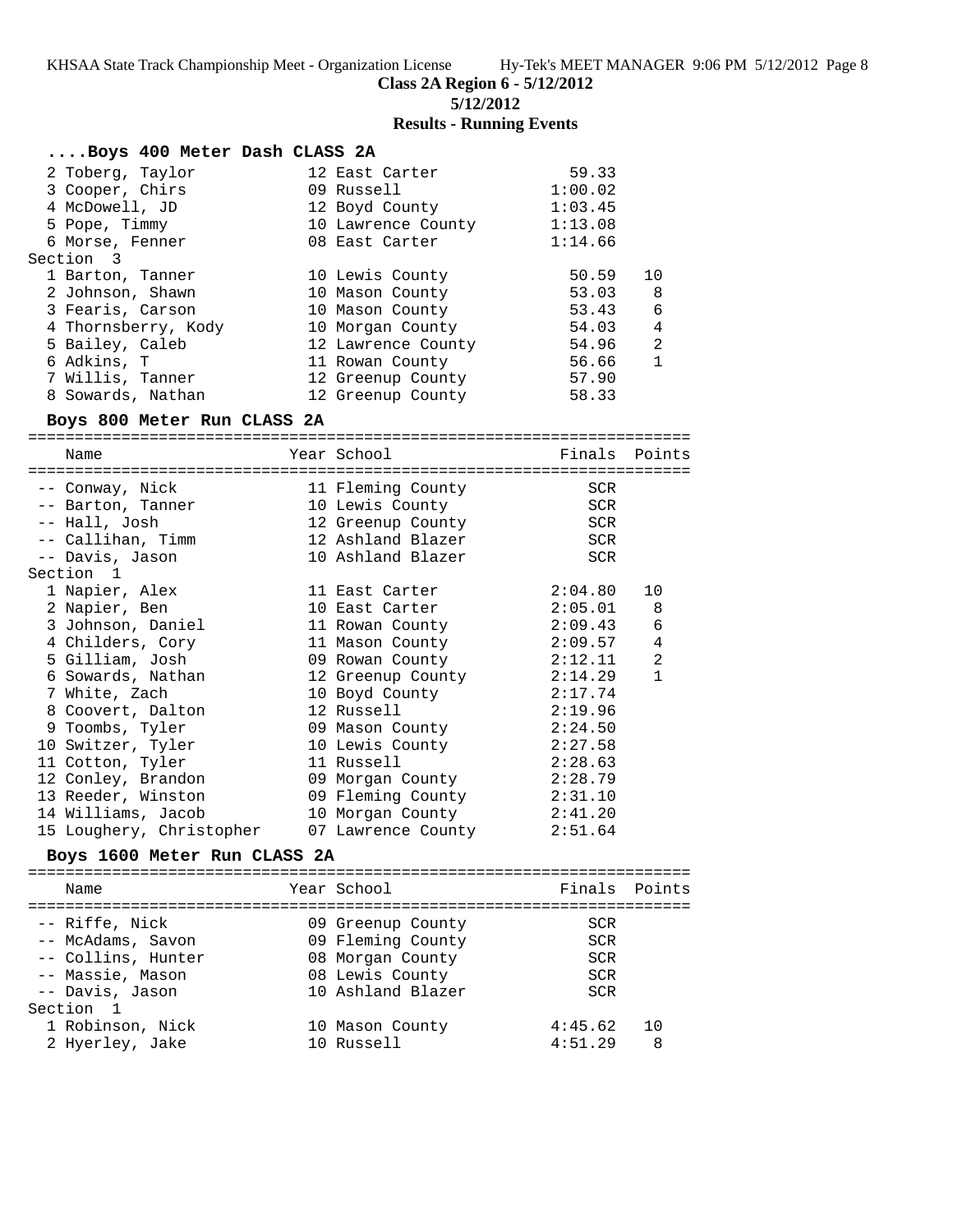**Class 2A Region 6 - 5/12/2012**

**5/12/2012**

# **Results - Running Events**

### **....Boys 1600 Meter Run CLASS 2A**

| 3 Deharte, Shelley       | 10 Rowan County    | 4:54.77 | 6              |
|--------------------------|--------------------|---------|----------------|
| 4 Clayton, Tim           | 12 Rowan County    | 5:02.11 | 4              |
| 5 Callihan, Timm         | 12 Ashland Blazer  | 5:03.98 | $\overline{2}$ |
| 6 Grayson, Nathaniel     | 12 Mason County    | 5:16.54 | 1              |
| 7 Applegate, Matthew     | 09 Lewis County    | 5:17.21 |                |
| 8 Reeder, Winston        | 09 Fleming County  | 5:18.01 |                |
| 9 Parent, Aaron          | 09 Boyd County     | 5:29.99 |                |
| 10 Liles, Blake          | 10 Greenup County  | 5:35.40 |                |
| 11 Conley, Brandon       | 09 Morgan County   | 5:48.22 |                |
| 12 Morse, Fenner         | 08 East Carter     | 5:49.33 |                |
| 13 Walker, Tyler         | 12 East Carter     | 5:54.60 |                |
| 14 Fox, Blayde           | 09 West Carter     | 6:11.76 |                |
| 15 Williams, Tanner      | 09 Russell         | 6:27.34 |                |
| 16 Loughery, Christopher | 07 Lawrence County | 6:35.93 |                |

### **Boys 3200 Meter Run CLASS 2A**

| Name                  | Year School       | Finals Points |                |
|-----------------------|-------------------|---------------|----------------|
|                       |                   |               |                |
| -- Reeder, Winston    | 09 Fleming County | <b>SCR</b>    |                |
| -- McAdams, Savon     | 09 Fleming County | <b>SCR</b>    |                |
| Section 1             |                   |               |                |
| 1 Robinson, Nick      | 10 Mason County   | 10:41.88      | 10             |
| 2 Deharte, Shelley    | 10 Rowan County   | 10:47.81      | 8              |
| 3 Clayton, Tim        | 12 Rowan County   | 11:06.22      | 6              |
| 4 Hyerley, Jake       | 10 Russell        | 11:08.76      | $\overline{4}$ |
| 5 Callihan, Timm      | 12 Ashland Blazer | 11:15.41      | $\overline{2}$ |
| 6 Campbell, Tanner    | 11 Mason County   | 11:40.33      | 1              |
| 7 Toberg, Taylor      | 12 East Carter    | 11:51.23      |                |
| 8 Green, Elijiah      | 10 East Carter    | 12:01.99      |                |
| 9 Massie, Mason       | 08 Lewis County   | 12:05.66      |                |
| 10 Vallance, Jordan   | 09 Russell        | 12:15.44      |                |
| 11 Applegate, Matthew | 09 Lewis County   | 12:22.50      |                |
| 12 Parent, Aaron      | 09 Boyd County    | 12:26.77      |                |
| 13 Liles, Blake       | 10 Greenup County | 12:31.40      |                |

## **Boys 110 Meter Hurdles CLASS 2A**

| Name                      | Year School        | Finals Points |                |
|---------------------------|--------------------|---------------|----------------|
| 1 Lane, Josh<br>Section 2 | 09 Morgan County   | 23.65         |                |
| 1 Lee, Isaac              | 10 Rowan County    | 16.43         | 1 O            |
| 2 Johnson, Xavion         | 12 Mason County    | 17.23         | 8              |
| 3 Rowe, Trenton           | 12 Greenup County  | 17.43         | 6              |
| 4 Hylander, Donovan       | 10 Mason County    | 18.03         | 4              |
| 5 Payne, Cody             | 12 Lawrence County | 18.09         | $\overline{2}$ |
| 6 Limberis, Tyler         | 12 Boyd County     | 18.44         |                |
| 7 Hall, Chris             | 12 Rowan County    | 18.89         |                |
| Hupp, Joe                 | 10 Boyd County     | 20.80         |                |
|                           |                    |               |                |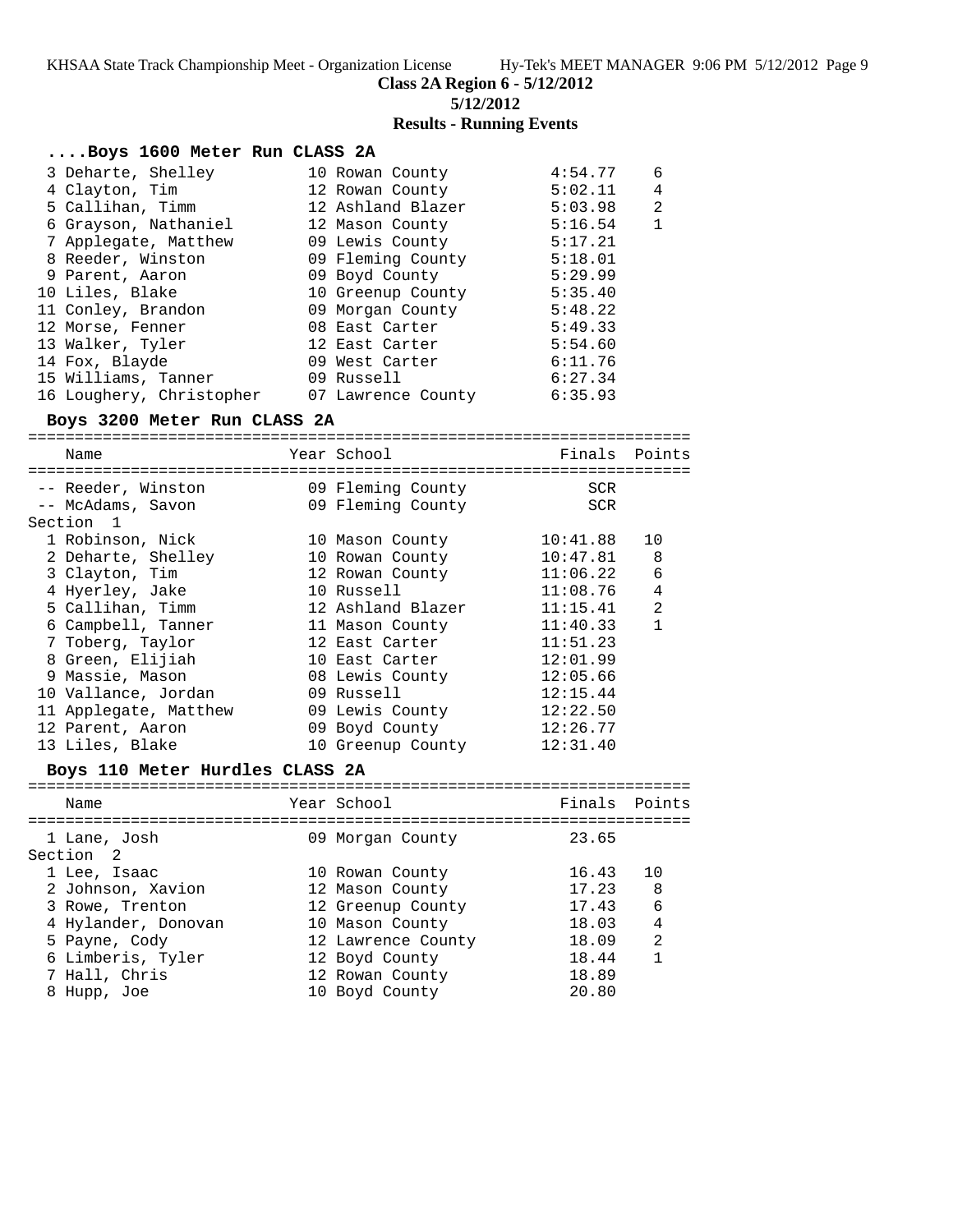## **5/12/2012**

# **Results - Running Events**

## **Boys 300 Meter Hurdles CLASS 2A**

| Name                                     | Year School        |                                             | Finals Points |
|------------------------------------------|--------------------|---------------------------------------------|---------------|
|                                          |                    |                                             |               |
| Section<br>1                             |                    |                                             |               |
| 1 Holbrook, Seth                         | 09 Boyd County     | 47.27                                       |               |
| 2 Collins, Hunter                        | 08 Morgan County   | 48.07                                       |               |
| 3 Wellman, Greg                          | 12 Greenup County  | 53.31                                       |               |
| Section <sub>2</sub>                     |                    |                                             |               |
| 1 Payne, Cody                            | 12 Lawrence County | 41.60                                       | 10            |
| 2 Lee, Isaac                             | 10 Rowan County    | 41.68                                       | 8             |
| 3 Rowe, Trenton                          | 12 Greenup County  | 43.32                                       | 6             |
| 4 Sexton, Dustin                         | 10 East Carter     | 44.05                                       | 4             |
| 5 Russell, Stephen                       | 11 Russell         | 44.80                                       | 2             |
| 6 Erni, Jon                              | 10 Rowan County    | 45.30                                       | $\mathbf{1}$  |
| 7 Hylander, Donovan                      | 10 Mason County    | 47.32                                       |               |
| 8 Johnson, Xavion                        | 12 Mason County    | 51.15                                       |               |
| Boys 4x100 Meter Relay CLASS 2A          |                    |                                             |               |
| School                                   |                    | Finals                                      | Points        |
|                                          |                    |                                             |               |
| Section<br>$\mathbf{1}$                  |                    |                                             |               |
| 1 Mason County                           |                    | 45.00                                       | 10            |
| 1) Johnson, Xavion 12                    |                    | 2) Jones, Jaylin 10                         |               |
| 3) Tompkins, Jacob 10                    |                    | 4) Tuel, Austin 11                          |               |
| 5) King, Tee 10                          |                    | 6) Fearis, Carson 10                        |               |
| 7) Hill, Jericho 09                      |                    | 8) Chambers, Steven 11                      |               |
| 2 Rowan County                           |                    | 45.44                                       | 8             |
| 1) Lee, Isaac 10                         |                    | 2) Kelsey, Zack 11                          |               |
| 3) Ashley, Logan 11                      |                    | 4) Baker, Chris 11                          |               |
| 5) Adkins, T 11                          |                    | 6) Fultz, Garet 09                          |               |
| 7) Hall, Chris 12                        |                    | 8) Stone, Jalen 11                          |               |
| 3 Greenup County                         |                    | 45.50                                       | 6             |
| 1) Rowe, Trenton 12                      |                    | 2) Linthicum, Dustin 12                     |               |
| 3) Lawson, Matt 09                       |                    | 4) Murphy, Travis 12                        |               |
| 5) Willis, Tanner 12                     |                    | 6) McDowell, Levi 09                        |               |
| 7) Dalton, Dakota 12                     | 8)                 | 47.14                                       | 4             |
| 4 Lawrence County<br>1) Distel, Corey 12 |                    |                                             |               |
| 3) Payne, Cody 12                        |                    | 2) Wheeler, Wyatt 10<br>4) Bailey, Caleb 12 |               |
| 5) Mollette, Justin 12                   |                    | 6) Pope, Timmy 10                           |               |
| 5 Russell                                |                    | 49.21                                       | 2             |
| 1) Hoback, Andrew 09                     |                    | 2) Odukoya, Toluwalope 12                   |               |
| 3) Russell, Stephen 11                   |                    | 4) Harmon, Dylan 12                         |               |
| 5) Cooper, Chirs 09                      |                    | 6) Coovert, Dalton 12                       |               |
| 7) Howell, JT 10                         |                    | 8) Lewis, Thomas 12                         |               |
| 6 East Carter                            |                    | 50.51                                       | 1             |
| 1) Kiser, Levi 12                        |                    | 2) Gillum, Sean 12                          |               |
| 3) Burchett, Kerrick 10                  |                    | 4) Parsons, Zach 11                         |               |
| 5) Toberg, Taylor 12                     |                    | 6) Walker, Tyler 12                         |               |
| 7) Ratcliff, Jordan 09                   |                    | 8) Green, Elijiah 10                        |               |
| 7 Boyd County                            |                    | 51.61                                       |               |
| 1) Boggs, Devin 10                       |                    | 2) Limberis, Tyler 12                       |               |
| 3) George, Joey 09                       |                    | 4) Grubb, Andrew 11                         |               |
| 5) Hupp, Joe 10                          |                    | 6) Cox, Branden 10                          |               |
| 7) Holbrook, Seth 09                     |                    | 8) McDowell, JD 12                          |               |
|                                          |                    |                                             |               |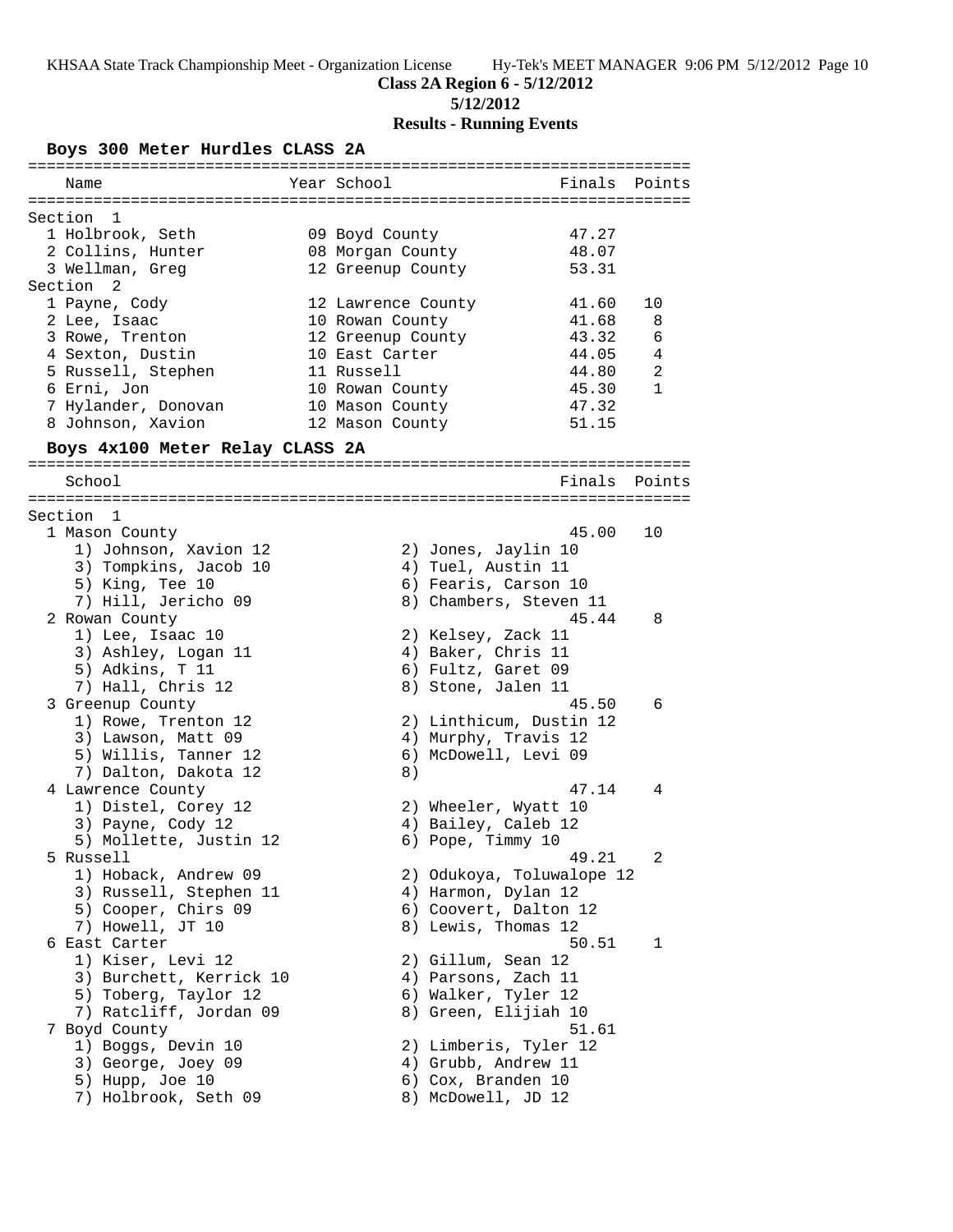### **Class 2A Region 6 - 5/12/2012**

#### **5/12/2012**

### **Results - Running Events**

#### **Boys 4x200 Meter Relay CLASS 2A**

======================================================================= School **Finals Points** ======================================================================= -- Fleming County **SCR**  1) Cho, Henry 09 2) Conway, Nick 11 3) Conway, Robert 10 (4) McAdams, Savon 09 5) Pollitt, Jordan 09 (6) -- Morgan County SCR (1999) SCR 1) Kelly, Adam 10 2) Knox, Jared 11 3) Jenkins, Lane 10 (4) Debusk, Tanner 10 5) Adams, Aaron 09 6) Havens, Brandon 07 7) Akers, Austin 10 and 8) Crase, Walker 11 Section 1<br>1 Boyd County 1 Boyd County 1:48.36 1) Boggs, Devin 10 2) Hupp, Joe 10 3) Holbrook, Seth 09 (4) Grubb, Andrew 11 5) Limberis, Tyler 12 (6) George, Joey 09 7) McDowell, JD 12 8) White, Zach 10 Section 2<br>1 Rowan County 1 Rowan County 1:33.61 10 1) Lee, Isaac 10 2) Kelsey, Zack 11 3) Ashley, Logan 11 4) Baker, Chris 11 5) Adkins, T 11 6) Fultz, Garet 09 7) Hall, Chris 12 8) Stone, Jalen 11 2 Mason County 1:36.25 8 1) Fearis, Carson 10 2) Hill, Jericho 09 3) Johnson, Xavion 12 4) Jones, Jaylin 10 5) King, Tee 10 6) Nelson, Rashon 10 7) Tuel, Austin 11 8) Tompkins, Jacob 10 3 Russell 1:36.35 6 1) Odukoya, Toluwalope 12 2) Bates-Meeks, Austin 12 3) Harmon, Dylan 12 4) Whittaker, Logan 11 5) Russell, Stephen 11 (6) Hoback, Andrew 09 7) Coovert, Dalton 12 (8) Cooper, Chirs 09 4 Lewis County 1:37.28 4 1) Barton, Tanner 10 2) Boden, Cole 11 3) Parker, Chase 10 4) Parker, Jarrett 12 5) Lung, Brandon 11 6) Sander, Jacob 12 5 Greenup County 1:41.38 2 1) Willis, Tanner 12 2) Rowe, Trenton 12 3) Dalton, Dakota 12 (4) Lawson, Matt 09 5) McDowell, Levi 09 6) Sowards, Nathan 12 7) Murphy, Travis 12 8) Linthicum, Dustin 12 6 East Carter 1:43.55 1 1) Kiser, Levi 12 2) Toberg, Taylor 12 3) Parsons, Zach 11 (4) Burchett, Kerrick 10 5) Green, Elijiah 10  $\qquad \qquad$  6) Napier, Alex 11 7) Ratcliff, Jordan 09 8) Napier, Ben 10 -- Lawrence County DQ out of exchange zone 1) Distel, Corey 12 2) Mollette, Justin 12 3) Pope, Timmy 10 4) Wheeler, Wyatt 10 5) Bailey, Caleb 12 (6) Payne, Cody 12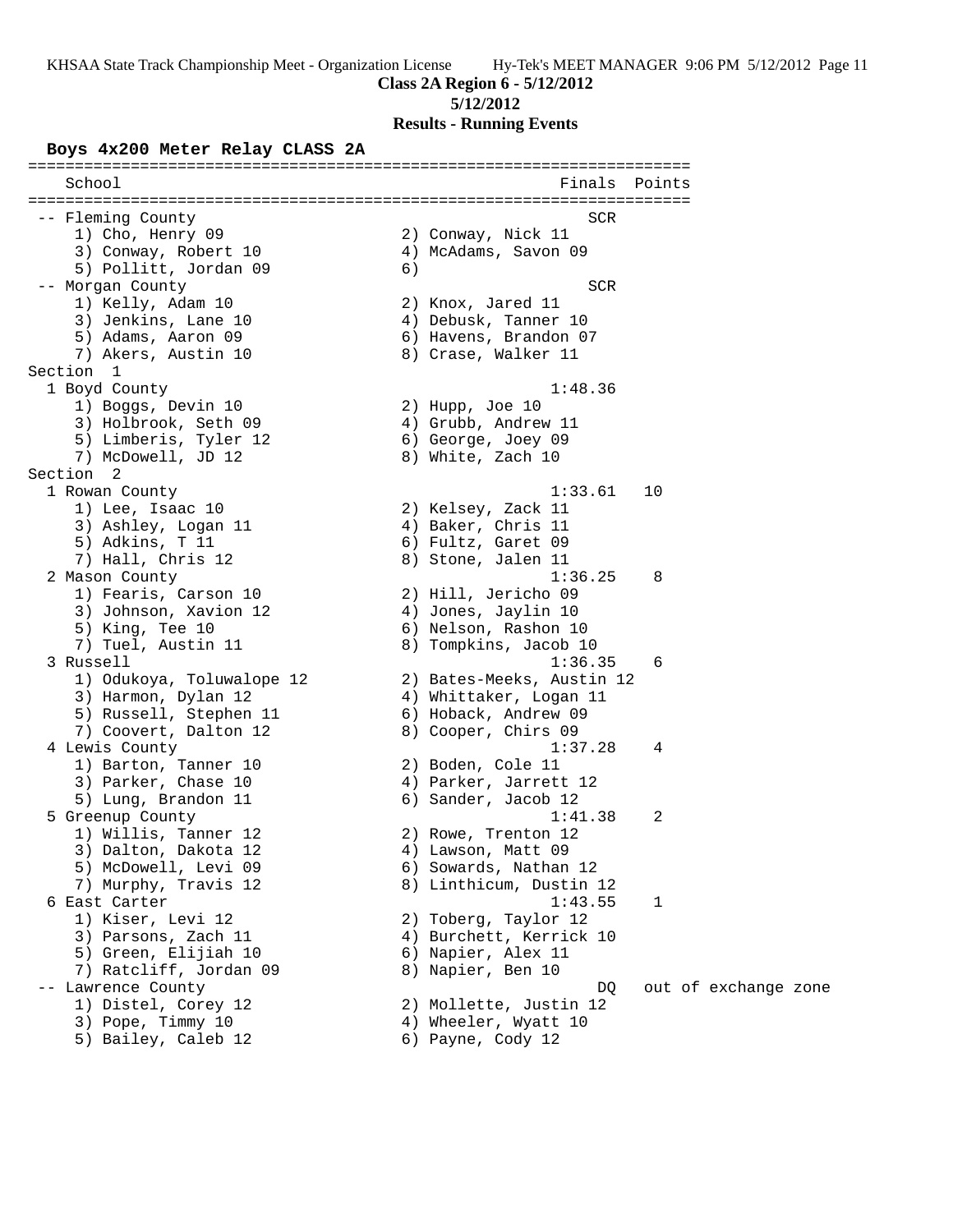#### **Class 2A Region 6 - 5/12/2012**

#### **5/12/2012**

**Results - Running Events**

#### **Boys 4x400 Meter Relay CLASS 2A**

======================================================================= School **Finals** Points ======================================================================= Section 1<br>1 Greenup County 1 Greenup County 3:52.46 2 1) Sowards, Nathan 12 2) Dalton, Dakota 12 3) Lawson, Matt 09 (4) Willis, Tanner 12 5) Rowe, Trenton 12 6) Riffe, Nick 09 2 Boyd County 3:57.30 1) Medley, Jacob 09 2) White, Zach 10 3) Holbrook, Seth 09 (4) Boggs, Devin 10 5) Limberis, Tyler 12 (6) McDowell, JD 12 7) Parent, Aaron 09 8) Grubb, Andrew 11 Section 2 1 Mason County 3:35.80 10 1) Fearis, Carson 10 2) Johnson, Shawn 10 3) Jones, Jaylin 10 (4) Tuel, Austin 11 5) Childers, Cory 11 6) Hill, Jericho 09 7) Nelson, Rashon 10 8) Tompkins, Jacob 10 2 Morgan County 3:36.08 8 1) Holbrook, Joe 11 2) Lasic, Jagos 12 3) Havens, Taylor 10 4) Thornsberry, Kody 10 5) Collins, Hunter 08 6) Ward, Casey 11 7) Carpenter, Dalton 11 (8) 3 East Carter 3:39.10 6 1) Parsons, Zach 11 2) Sexton, Dustin 10 3) Napier, Ben 10 (4) Napier, Alex 11 5) Kiser, Levi 12 (6) Gillum, Sean 12 7) Stephens, Corey 12 8) Stidham, Cade 11 4 Russell 3:44.24 4 1) Bates-Meeks, Austin 12 2) Harmon, Dylan 12 3) Odukoya, Toluwalope 12 4) Whittaker, Logan 11 5) Russell, Stephen 11 (6) Yates, Brandon 12 7) Coovert, Dalton 12 (8) Cooper, Chirs 09 5 Rowan County 3:56.55 1 1) Adkins, T 11 2) Gilliam, Josh 09 3) Fultz, Garet 09 4) Johnson, Daniel 11 5) Clayton, Tim 12 6) Kelsey, Zack 11 7) Lee, Isaac 10 8) Deharte, Shelley 10 6 Ashland Blazer 3:59.60 1) Bishop, Nick 11 2) Bishop, Robert 12 3) Callihan, Timm 12 (4) Hatfield, Josh 10 5) McCormick, Stephen 12 6) Jenkins, Peter 09 7) Martin, Kaden 10 8) **Boys 4x800 Meter Relay CLASS 2A** ======================================================================= School Finals Points ======================================================================= Section 1 1 East Carter 8:29.45 10 1) Burchett, Kerrick 10 2) Napier, Alex 11 3) Napier, Ben 10 (4) Sexton, Dustin 10 5) Toberg, Taylor 12 (6) Walker, Tyler 12 7) Green, Elijiah 10  $\hskip1cm 8$ ) Parsons, Zach 11 2 Mason County 8:37.33 8